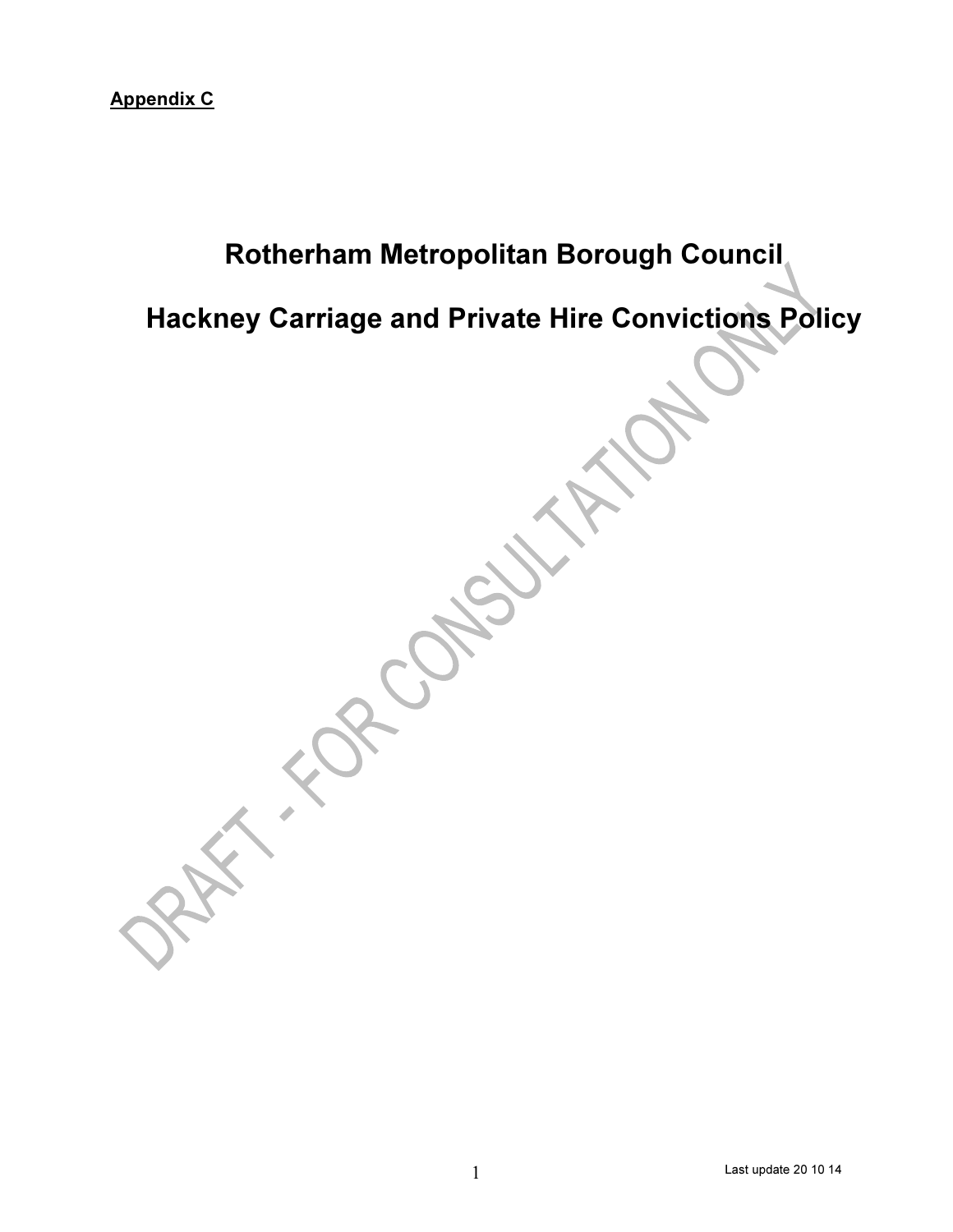# 1. Introduction

- 1.1 This policy provides guidance to the Licensing Board and its sub-committee (referred to as the Licensing Authority) on the criteria to take into account when determining whether or not an applicant or an existing licence holder is a fit and proper person to hold a Hackney Carriage and/or Private Hire driver or Operator Licence.
- 1.2 It is the responsibility of Rotherham MBC (referred to as the Council) to issue Hackney Carriage and Private Hire licences under the Local Government (Miscellaneous Provisions) Act 1976. In exercising this duty the Council will consider the need to ensure the safety of the public as its primary consideration.
- 1.3.1 In seeking to safeguard the safety of the public. The licensing authority will be concerned to ensure:
	- That a person is a fit and proper person in accordance with Sections 51 and 59 of the Local Government (Miscellaneous Provisions) Act 1976 (Part II)
	- That the person does not pose a threat to the public
	- That the public are safeguarded from dishonest persons
	- The safety of children, young persons and vulnerable adults
- 1.4 The term "Fit and Proper Person" for the purposes of licensing is not legally defined and in assessing whether someone may be "Fit & Proper" the Council will consider the following, and any other relevant information into account:
	- Criminality
	- Human Rights
	- Period of holding a driver's licence
	- Number of endorsed driving licence penalty points
	- Right to work, and
	- Medical fitness
	- Driver and Vehicle Standards Agency (DVSA) taxi assessment

 In addition the Council will also consider further information sources such as the Police (including abduction notices), Children and Adult Safeguarding Boards and other statutory agencies.

1.5 This policy provides guidance to any person with an interest in taxi and private hire licensing. In particular, but not exclusively:

- Applicants for a driver's licence
- Existing licensed drivers whose licences are being reviewed
- Licensing officers
- Members of the licensing committee/sub-committee
- Magistrates hearing appeals against local authority decisions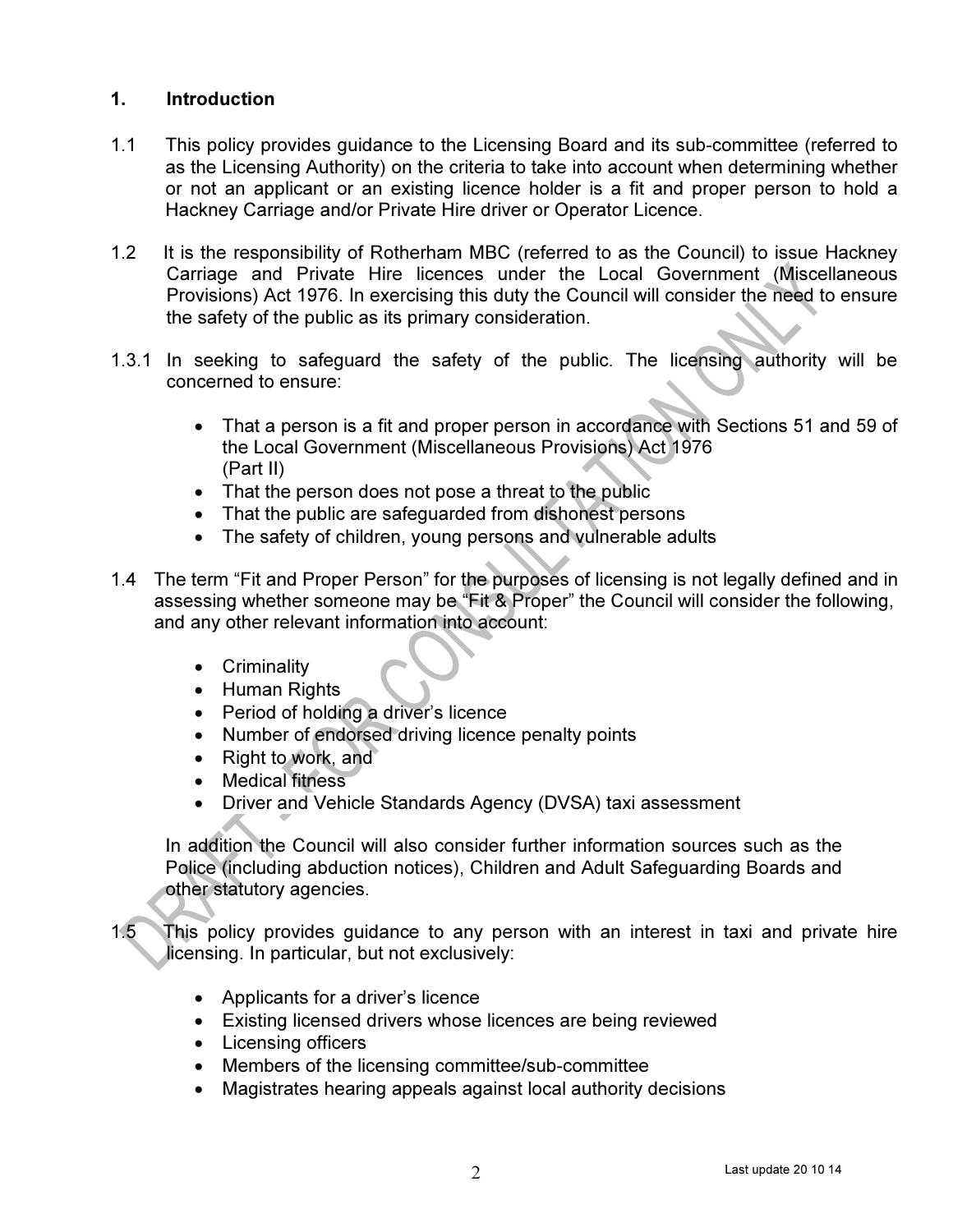- 1.6 In considering this guidance the Licensing Authority will be mindful that each case must be considered on its individual merits and, where the circumstances demand, the committee may depart from the guidelines.
- 1.7 In this policy the word "Conviction" is to be defined as including convictions, cautions, warnings, reprimands and other relevant information. In this policy 'from date sentence has ended' means from the date the sentence given has ended and not sentence served has ended.
- 1.8 In this policy the word applicant refers to either new applicants, or those existing licence holders who are seeking renewal. It also includes existing licence holders who are being considered by the Licensing Authority by virtue of offending activity having recently come to light.

### 2. General Policy

- 2.1 Whilst the committee may consider that a person with a conviction for a serious offence may not need to be automatically barred from obtaining a licence, it is however to be normally expected that the applicant would be required to:
	- a. Remain free of conviction for an appropriate period as detailed below; and
	- b. Show adequate evidence that they are a fit and proper person to hold a licence (the onus will be on the applicant to produce such evidence). Simply remaining free of conviction may not generally be regarded as adequate evidence that a person is a fit and proper person to hold a licence.
- 2.2 The Licensing Authority shall only depart from this policy in exceptional circumstances. The otherwise good character and driving record of the applicant or licence holder will not ordinarily be considered as exceptional circumstances

### 3. Appeals

3.1 Any applicant refused a driver's licence, or who has their licence suspended or revoked on the grounds that the licensing authority is not satisfied they are a fit and proper person to hold such a licence has a right to appeal to the Magistrate's Court within 21 days of the notice of refusal [Local Government (Miscellaneous Provisions) Act 1976, s 77 (1)].

# 4. Powers

4.1 Section 61 and Section 62 of the Local Government Miscellaneous Provisions Act 1976 allow the licensing authority to suspend, revoke or refuse to renew a licence if the application/licence holder has been convicted of an offence involving dishonesty, indecency, violence; failure to comply with the provisions of the Town Police Clauses Act 1847; failure to comply with the provisions of Part II of the Local Government (Miscellaneous Provisions) Act 1976; or any other reasonable cause.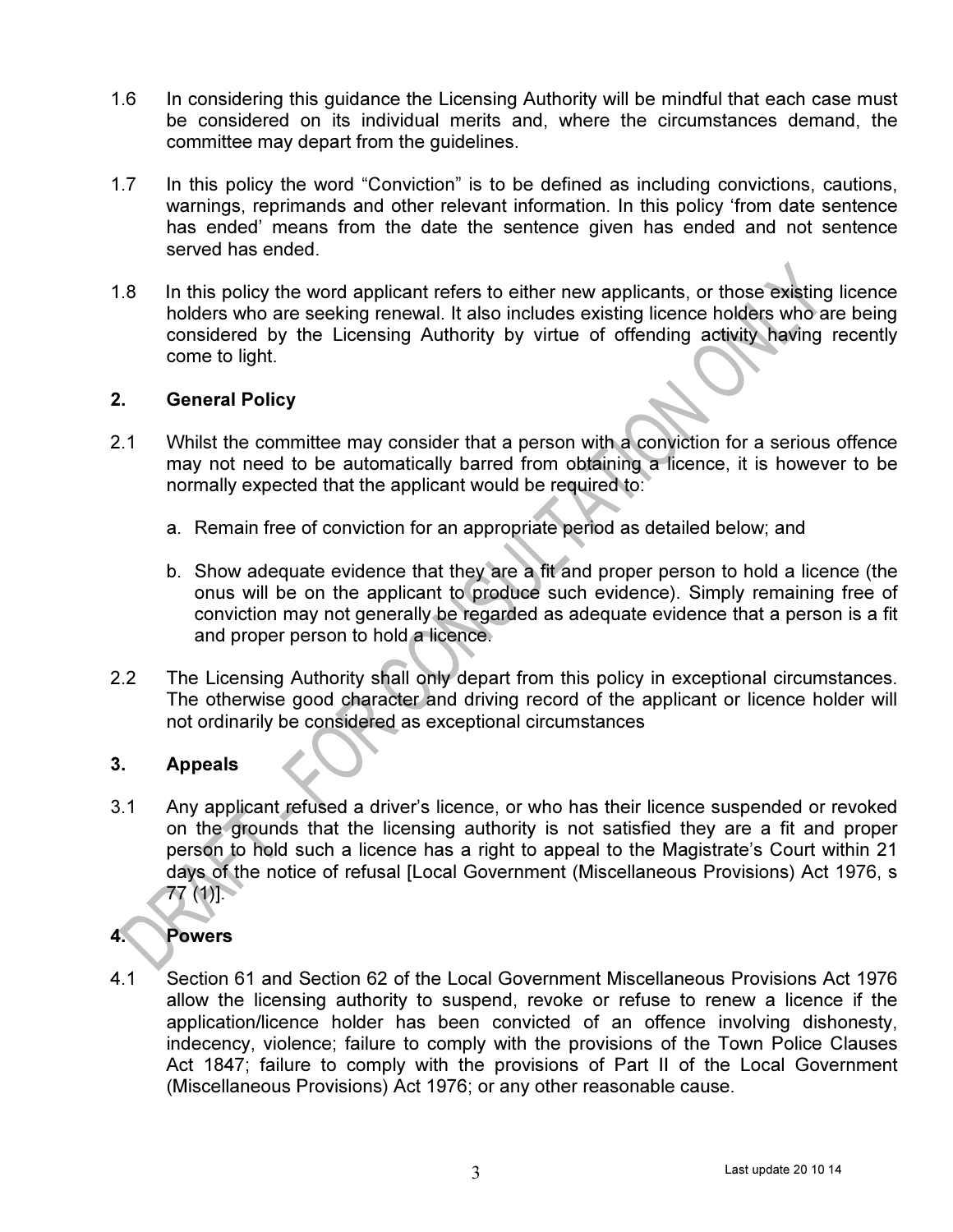- 4.2 The Rehabilitation of Offenders Act 1974 (Exceptions)(Amendment) Order 2002, allows the licensing authority to take into account all convictions recorded against an applicant or the holder of a Private Hire Vehicle or Hackney Carriage driver's licence, whether spent or not. Therefore the licensing authority will have regard to all relevant convictions, particularly where there is a long history of offending or a recent pattern of repeat offending. Applicants need to be aware that, in accordance with this Act, all convictions, cautions, warnings and reprimands must be declared.
- 4.3 Under the provisions of Sections 51, 55 and 59, Local Government (Miscellaneous Provisions) Act 1976, the licensing authority is required to ensure that an applicant for the grant or renewal of a Hackney Carriage and/or a Private Hire Vehicle driver's licence and/or Private Hire Vehicle Operator's licence is a "fit and proper" person to hold such a licence. However, if an applicant has any convictions, warnings, cautions or charges awaiting trial, the licensing authority will look into:
	- How relevant the offence(s) are to the licence being applied for
	- How serious the offence(s) were
	- When the offence(s) were committed
	- The date of conviction
	- Circumstances of the individual concerned
	- Sentence imposed by the court
	- The applicant's age at the time of conviction
	- Whether they form part of a pattern of offending
	- Any other character check considered reasonable (eg personal references)
	- Any other factors that might be relevant
- 4.4 Existing holders of driver's licences are required to notify the licensing authority in writing within seven days of receiving a driving licence endorsement, fixed penalty notice or criminal conviction (including cautions). To fail to do so, will raise serious questions for the Licensing Authority as to the honesty of the licence holder and will be taken into account as part of any subsequent renewal applications.
- 4.5 Applicants can discuss further what effect a caution/conviction may have on any application by contacting the Licensing Officer on 01709 334524 in confidence for advice.
- 4.6 The Licensing Authority conducts enhanced disclosures from the Disclosure and Barring Service (DBS) of any applicant for a driver's licence. Applicants applying for the grant or a renewal of a driver's licence will be required to obtain an enhanced disclosure at their expense.
- 4.7 The Licensing Authority is also entitled to use other records and information that may be available to it in determining applications or an entitlement to continue holding a licence. This may include information held by the Licensing Authority or other licensing authorities, and information disclosed by the police under the Home Office scheme for reporting offences committed by notifiable occupations.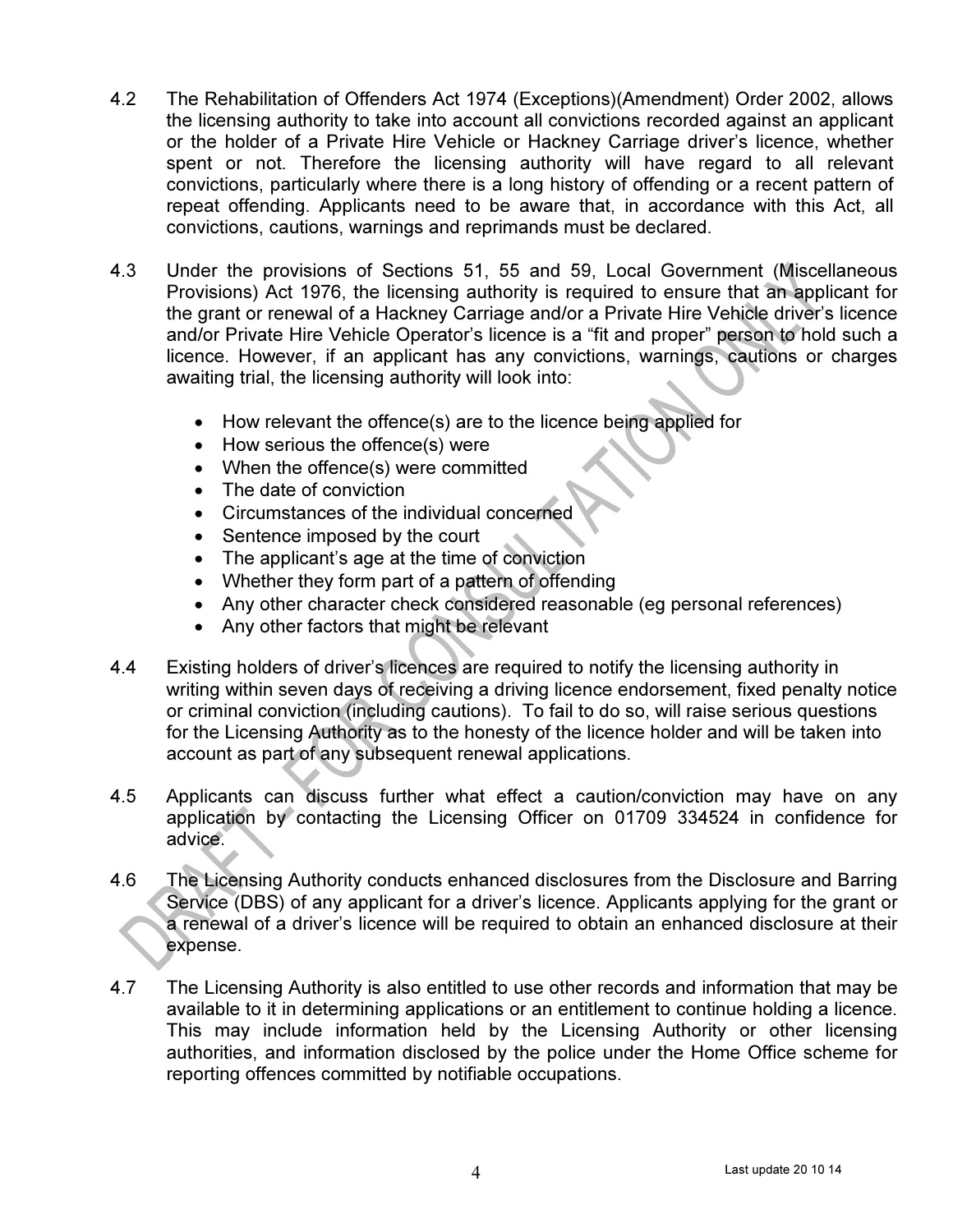- 4.8 It is an offence for any person knowingly or recklessly to make a false declaration or to omit any material particular in giving information required by the application for a licence. Where an applicant has made a false statement or a false declaration on their application for the grant or renewal of a licence, the licence will normally be refused.
- 4.9 For renewal applications and current licence holders the guidance will not be applied retrospectively. The policy will be applied if any additional convictions are incurred or brought to the attention of the Council that would call into question a person's suitability to hold a licence.
- 4.10 Any offences not covered by this Policy will not prevent the Council from taking into account the offences.

### 5 Options when determining an application/licence

- 5.1 When determining an application or reviewing an existing licence the Council have the following options:
	- approve the application or take no further action
	- refuse the application/revoke the licence/suspend the licence
	- issue a warning
	- For existing drivers who have accumulated 9, 10 or 11 points on their DVLA driving licence, their Private Hire or Hackney Carriage driver licence will be suspended, until the driver has successfully undertaken a Private Hire or Hackney Carriage DSA driving test, at their own expense.

### 6. Serious offences involving violence

- 6.1 Licensed drivers have close regular contact with the public. A firm line is to be taken with those who have convictions for offences involving violence. An application will normally be refused if the applicant has a conviction for an offence that involved the loss of life.
- 6.2 Unless there are exceptional circumstances a licence will not normally be granted where the applicant has a conviction for an offence such as:
	- **Murder**
	- **Manslaughter**
	- Manslaughter or culpable homicide while driving
	- Terrorism offences
	- Or any similar offences (including attempted or conspiracy to commit) offences which replace the above
- 6.3 A licence will not normally be granted where the applicant has a conviction for an offence or similar offence(s) to those below and at least 10 years have passed since the completion of any sentence and /or licence period.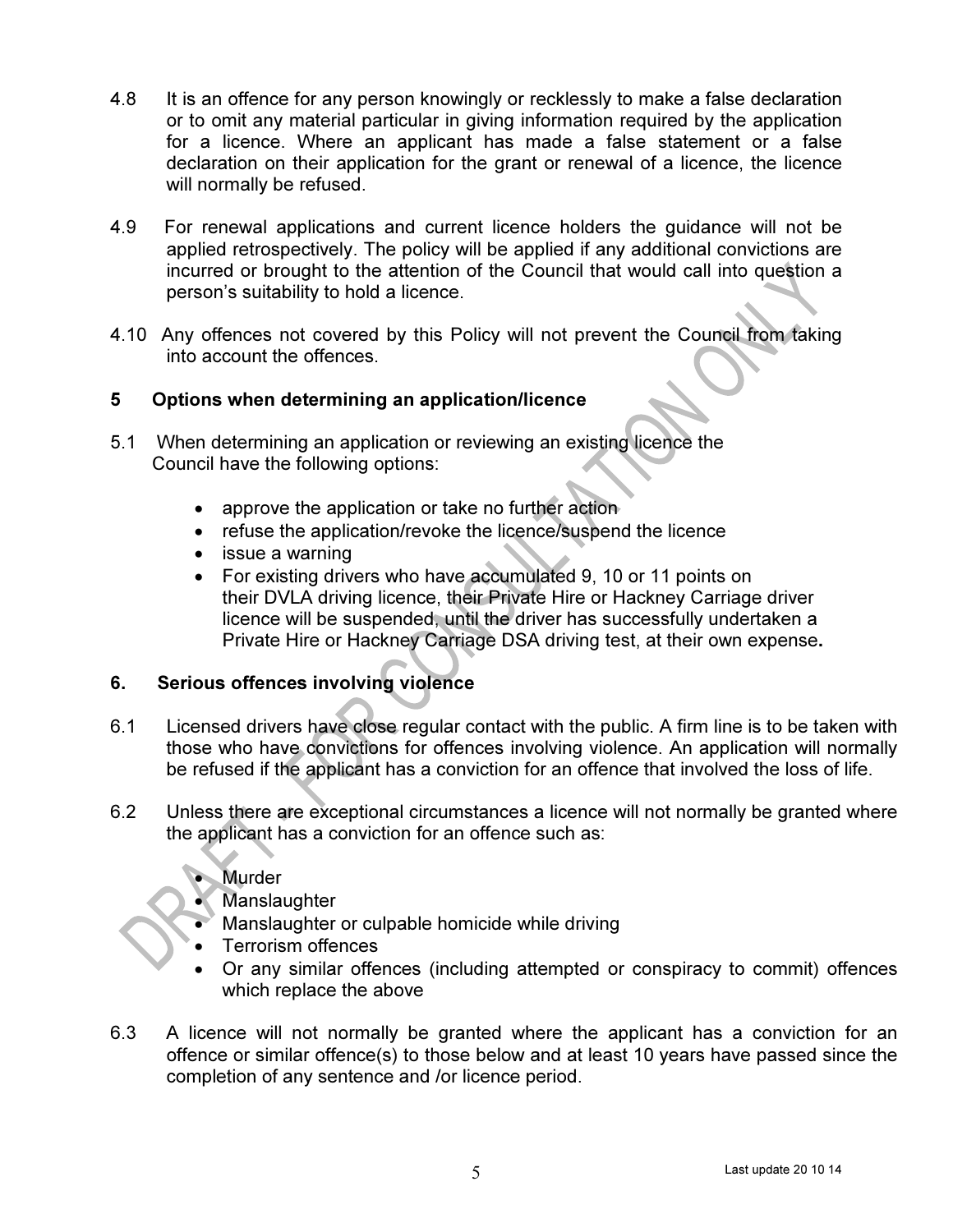- Arson
- Malicious wounding or grievous bodily harm which is racially aggravated
- Actual bodily harm which is racially aggravated
- Grievous bodily harm with intent
- Robbery
- Possession of firearm
- Riot
- Assault Police
- Common assault with racially aggravated
- Violent disorder
- Resisting arrest
- Or any similar offences (including attempted or conspiracy to commit) offences which replace the above
- 6.4 A licence will not normally be granted where the applicant has a conviction for an offence or similar offence(s) which replace the offences below and at least 5 years have passed since the completion of any sentence and/or licence period:
	- Racially-aggravated criminal damage
	- Racially-aggravated offence
	- Or any similar offences (including attempted or conspiracy to commit) offences which replace the above
- 6.5 A licence will not normally be granted where the applicant has a conviction for an offence or similar offence(s) which replace the offences below and at least 3 years have passed since the completion of any sentence and/or licence period:
	- Common assault
	- Assault occasioning actual bodily harm
	- Affray
	- S5 Public Order Act 1986 offence (harassment, alarm or distress)
	- s.4 Public Order Act 1986 offence (fear of provocation of violence)
	- S4A Public Order Act 1986 offence (intentional harassment, alarm or distress)
	- Obstruction
	- Criminal damage
		- Or any similar offences (including attempted or conspiracy to commit) offences which replace the above
- 6.6 A licence will not normally be granted if an applicant has more than one conviction in the last 10 years for an offence of a violent nature.
- 6.7 In the event of a licence being granted, a strict warning both verbally and in writing should be administered. If a warning is issued, this will remain in place for a period commensurate with the time periods in the relevant sections above.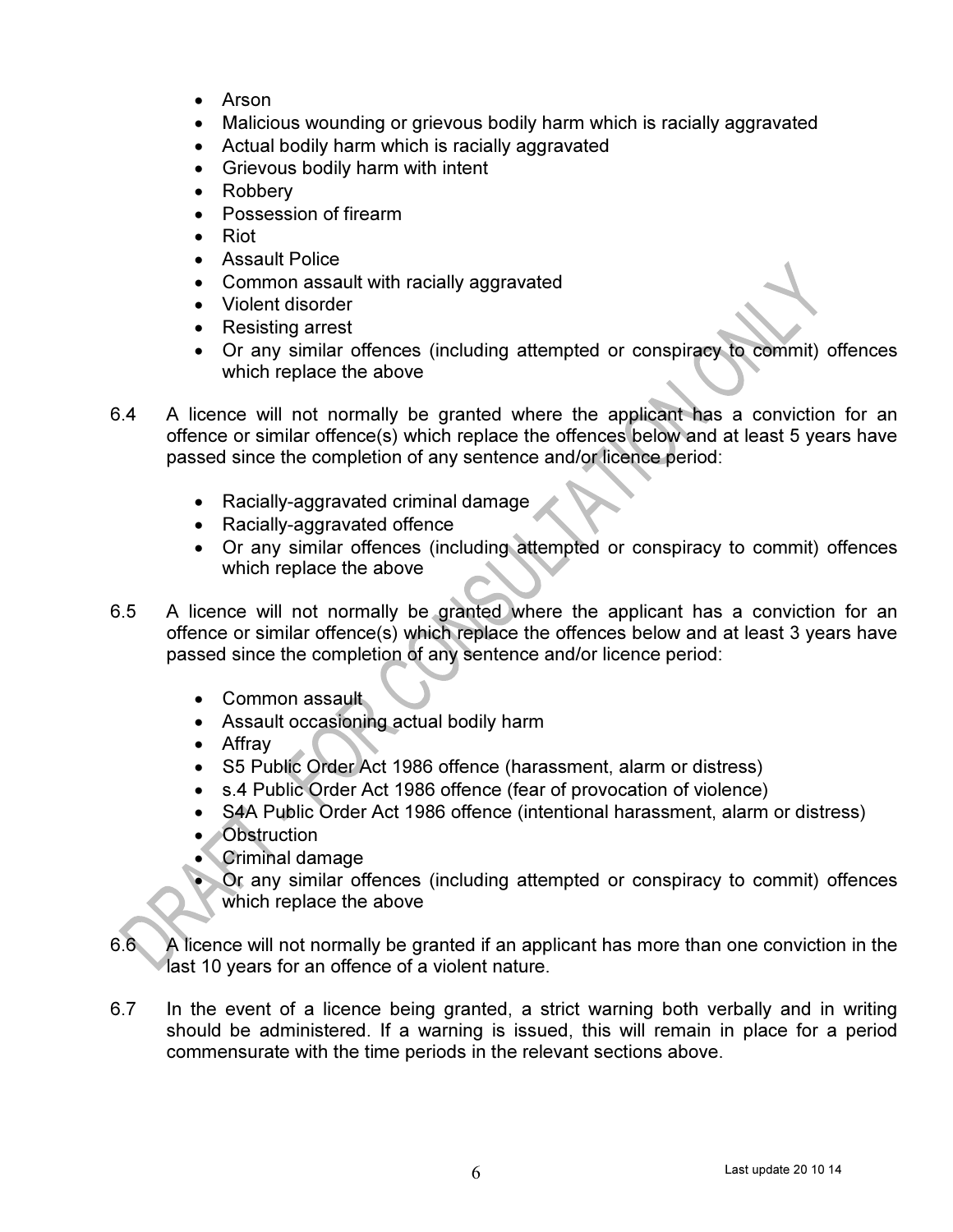## 7. Possession of a weapon

- 7.1 If an applicant has been convicted of possession of a weapon or any other weapon related offence, this will give serious concern as to whether the person is fit to carry the public.
- 7.2 Depending on the circumstances of the offence, at least 3 years must have passed since the completion of the sentence, before a licence is granted.

### 8. Sex and indecency offences

- 8.1 As licensed drivers often carry unaccompanied and vulnerable passengers, applicants with convictions for sexual offences must be closely scrutinised. All sexual offences should be considered as serious, however those applicants with convictions for the most serious sexual offences will normally be refused. For other offences, applicants will be expected to show a substantial period free of conviction for such offences before a licence will be granted.
- 8.2 (a) Unless there are exceptional circumstances, an application will normally be refused where the applicant has a conviction for an offence such as:
	- Rape
	- Assault by penetration
	- Offences involving children or vulnerable adults
	- Grooming, Trafficking or other Sexual Exploitation related offences (adults and / or children)
	- Making or distributing obscene material
	- Possession of indecent photographs depicting child pornography.
	- Or any similar offences (including attempted or conspiracy to commit) offences which replace the above
- 8.3 (b) Before an application is allowed, an applicant should be free of conviction for at least 10 years (or at least 3 years must have passed since the completion of the sentence, whichever is longer), if he/she has a conviction for an offence such as:
	- Sexual assault
	- Indecent assault
	- Exploitation of prostitution
	- Indecent exposure
	- Or any similar offences (including attempted or conspiracy to commit) offences which replace the above
- 8.4 (c) Before a licence is granted, an applicant should be free of conviction for at least 3 years (or at least 3 years must have passed since the completion of the sentence, whichever is longer), if he/she has a conviction for an offence such as:
	- Soliciting (kerb crawling)
	- Making indecent telephone calls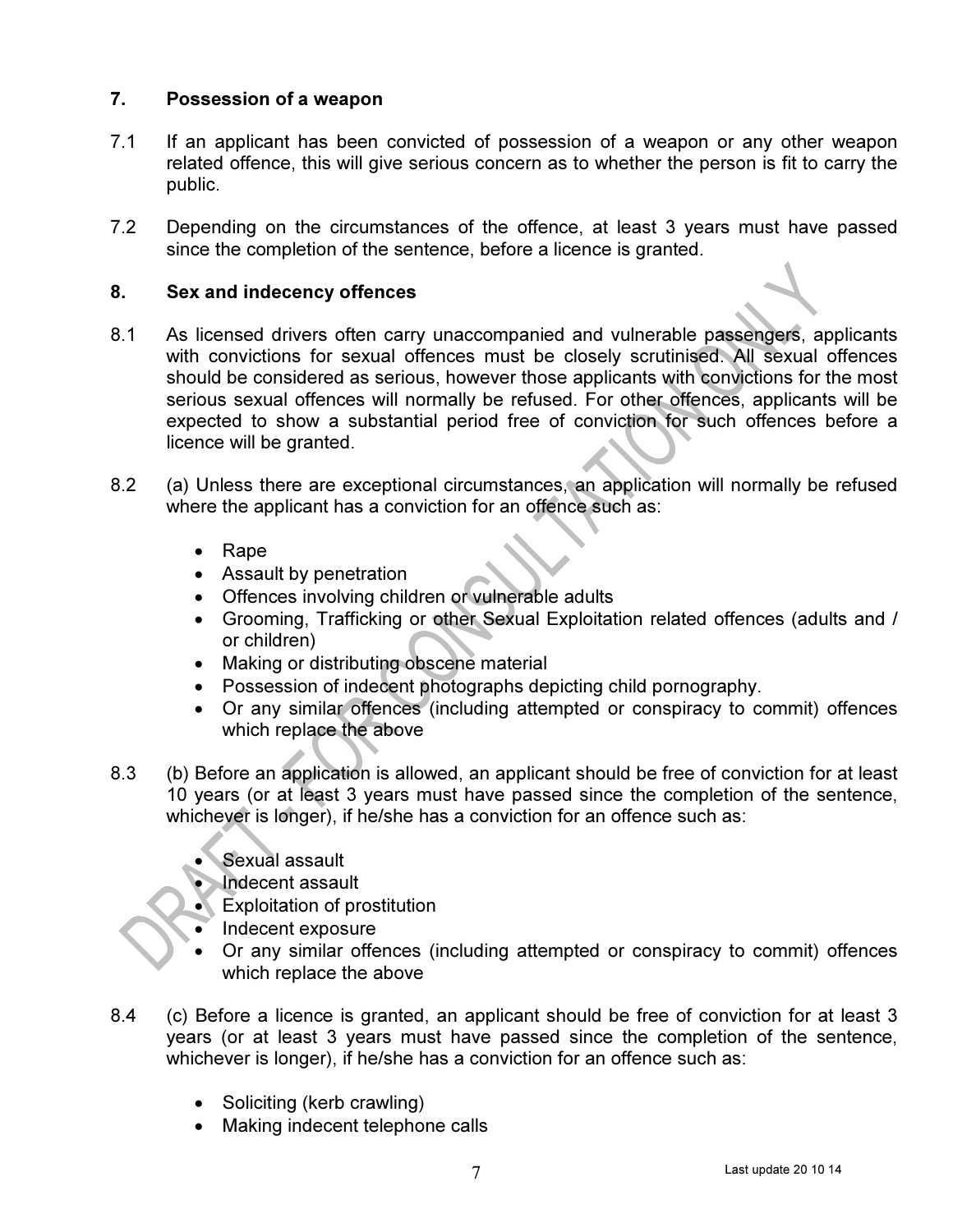- Importuning
- Or any similar offences (including attempted or conspiracy to commit) offences which replace the above.
- 8.5 A licence will not normally be granted if an applicant has more than one conviction for a sexual or indecency offence.
- 8.6 In addition to the above the licensing authority will not normally grant a licence to any applicant who is currently on the Sex Offenders Register.

## 9. Dishonesty

- 9.1 A licensed PHV or taxi driver is expected to be trustworthy. In the course of their working duties drivers will deal with cash transactions and valuable property may be left in their vehicles. Drivers may well deal with customers who are vulnerable or intoxicated and potentially easily confused. For these reasons, a serious view is taken of any conviction involving dishonesty.
- 9.2 In general, a minimum period of 3 years free of conviction or at least 3 years have passed since the completion of sentence (whichever is longer) should be required before granting a licence. Offences involving dishonesty include:
	- theft
	- burglary
	- fraud
	- benefit fraud
	- handling or receiving stolen goods
	- forgery
	- conspiracy to defraud
	- obtaining money or property by deception
	- other deception
	- taking a vehicle without consent
	- fare overcharging
	- or any similar offences (including attempted or conspiracy to commit) offences which replace the above

# 10. Alcohol and Drugs

- 10.1 A serious view is taken of any drug related offence. Taking drugs and driving poses an obvious risk to public safety, whilst applicants who have convictions for the supply of drugs should also be treated with considerable concern, The nature and quantity of the drugs, whether for personal use or supply are issues which should be considered carefully.
- 10.2 As licensees are professional vocational drivers, a serious view is taken of convictions for driving, or being in charge of a vehicle while under the influence of drink or drugs. More than one conviction for these offences raises significant doubts as to the applicant's fitness to drive the public. At least 3 years, after the restoration of the driving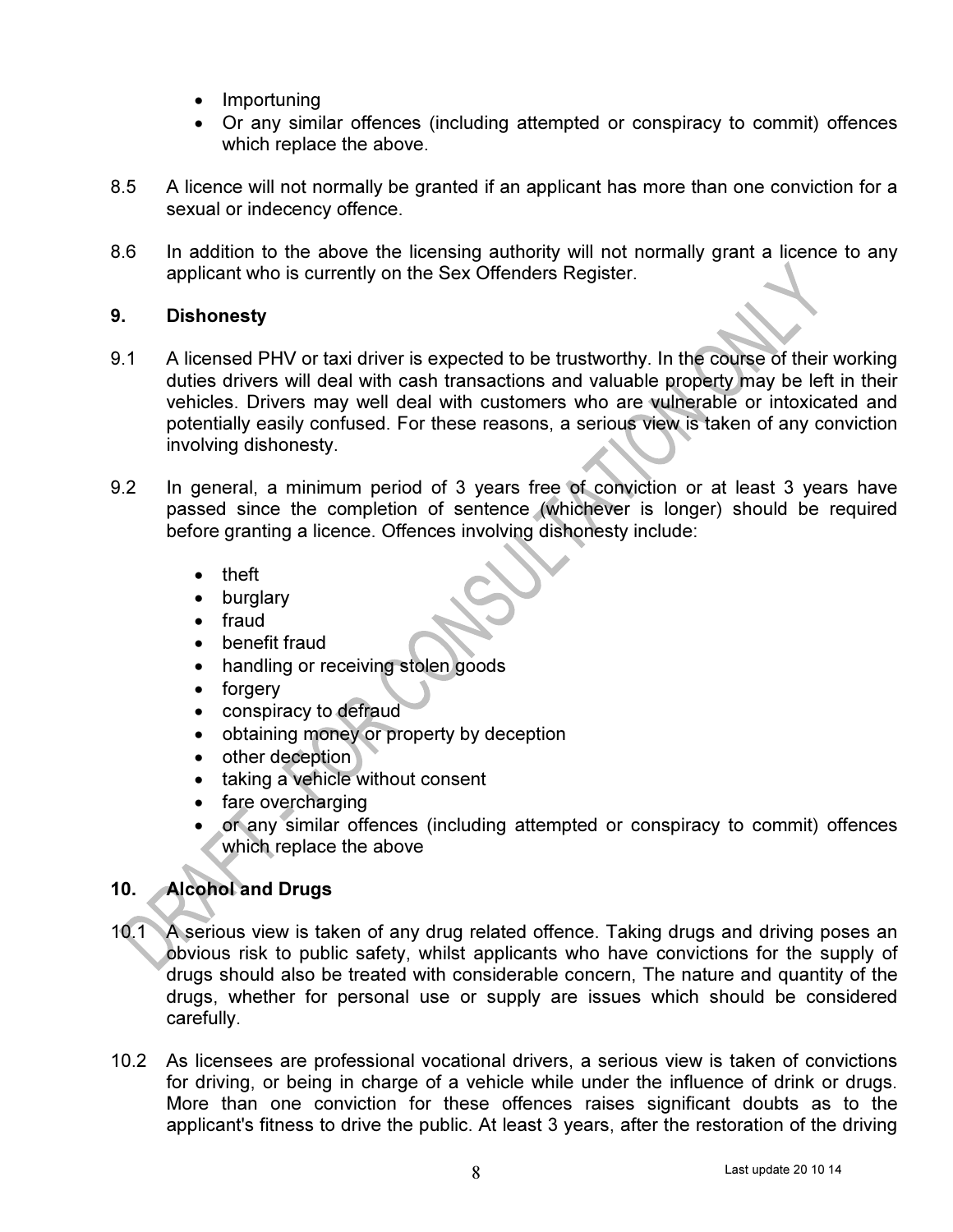licence following a drink drive conviction should elapse before an application will be considered. If there is any suggestion that the applicant is alcohol or drug dependent, a satisfactory special medical report must be provided before the application can be allowed to proceed.

- 10.3 Because of the nature of a driver's involvement with the public, a licence will not normally be granted where the applicant has a conviction for an offence related to the supply of drugs and at least 10 years have passed since the completion of any sentence and/or licence period.
	- 10.4 A licence will not normally be granted where the applicant has more than one conviction for offences related to the possession of drugs and at least 5 years have passed since the completion of any sentence and/or licence period.
	- 10.5 An application from an applicant who has an isolated conviction for an offence related to the possession of drugs within the last 3-5 years may be granted a licence, but consideration should be given to the nature and quantity of the drugs.
	- 10.6 If there is evidence of persistent drugs use, misuse or dependency a specialist medical examination (in accordance with DVLA Group 2 medical standards) may be required before the licence is granted. If the applicant was an addict then they would normally be required to show evidence of 5 years free from drug taking after detoxification treatment.

### 11 Driving offences involving the loss of life

11.1 A very serious view is to be taken of any applicant who has been convicted of a driving offence that resulted in the loss of life.

A licence will not normally be granted unless the applicant is free of conviction for 10 years or (or at least 3 years must have passed since the completion of the sentence, whichever is longer) if he has a conviction for:

- Causing death by dangerous driving
- Causing death by careless driving whilst under the influence of drink or drugs
- Or any similar offences (including attempted or conspiracy to commit) offences which replace the above
- 11.2 Before a licence is granted, an applicant should be free of conviction for 5 years (or at least 3 years must have passed since the completion of the sentence, whichever is longer), if he has a conviction for:
	- Causing death by careless driving
	- Causing death by driving: unlicensed, disqualified or uninsured drivers
- 11.3 Minor traffic offences eg obstruction, some speeding offences, pedestrian crossing offences, traffic light offences waiting in a restricted area, etc may not ordinarily merit refusal. However, they will be subject to consideration as part of the Points Enforcement Policy. For existing drivers who have accumulated 9, 10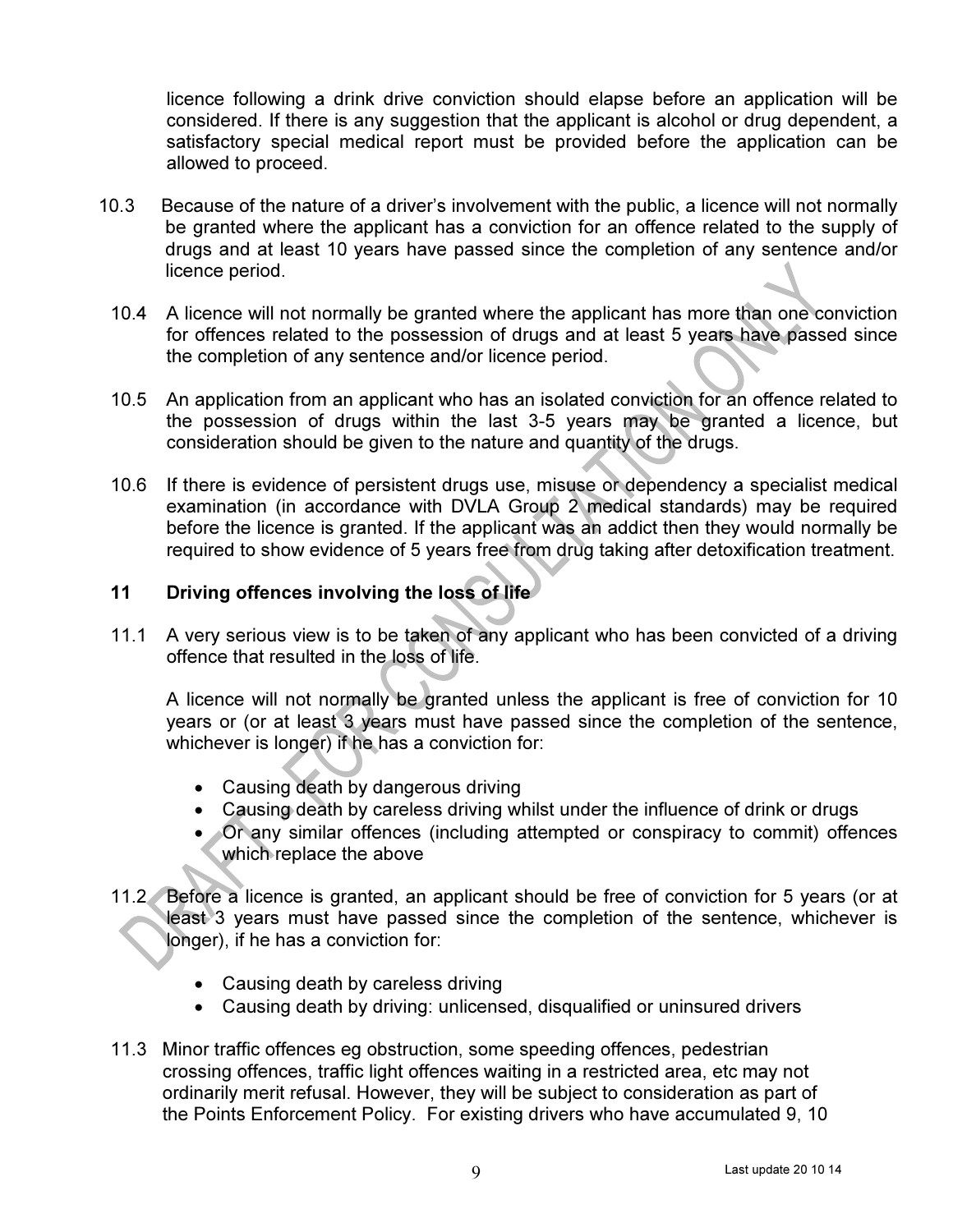or 11 points on their DVLA driving licence, their Private Hire or Hackney Carriage driver licence will be suspended, until the driver has successfully undertaken a Private Hire or Hackney Carriage DSA driving test, at their own expense.

- 11.4 Major traffic offences such as driving without due care and attention, reckless driving, some speeding offences, etc will give rise to serious doubts about the applicant's suitability to be a driving professional. An applicant with any such convictions should normally be required to show a period of at least one year free of such convictions. For applicants with more than one offence this should normally be increased to two years.
- 11.5 In cases where the courts have imposed a disqualification in respect of the ordinary driving licence, the periods stated above should normally commence from the date of the restoration of the licence.

### 12 Outstanding Charges or Summonses

- 12.1 If the individual is the subject of an outstanding charge or summons their application should be suspended until the matter is resolved.
- 12.2 A suspension or revocation of the licence of a driver takes effect at the end of the period of 21 days beginning with the day on which notice is given to the driver. If it appears that the interests of public safety require the suspension or revocation of the licence to have immediate effect, and the notice given to the driver includes a statement that is so and an explanation why, the suspension or revocation takes effect when the notice is given to the driver. [Road Safety Act 2006, s 52, 2A&2B]

#### 14 Non-conviction information

- 14.1 If an applicant has, on more than one occasion, been arrested or charged, but not convicted, for a serious offence which suggests he could be a danger to the public, consideration should be given to refusing the application. Such offences would include serious violent offences and serious sex offences.
- 14.2 In assessing the action to take, the safety of the travelling public must be the paramount concern.

### 15 Licensing Offences

15.1 Certain offences under taxi legislation such as plying for hire, overcharging and refusing to carry disabled persons would normally prevent a licence being granted or renewed until a period of 3 years has passed since .

#### 16 Insurance Offences

16.1 A serious view will be taken of convictions of driving or being in charge of a vehicle without insurance. An isolated incident in the past will not necessarily stop a licence being granted provided he/she has been free of conviction for 3 years, however strict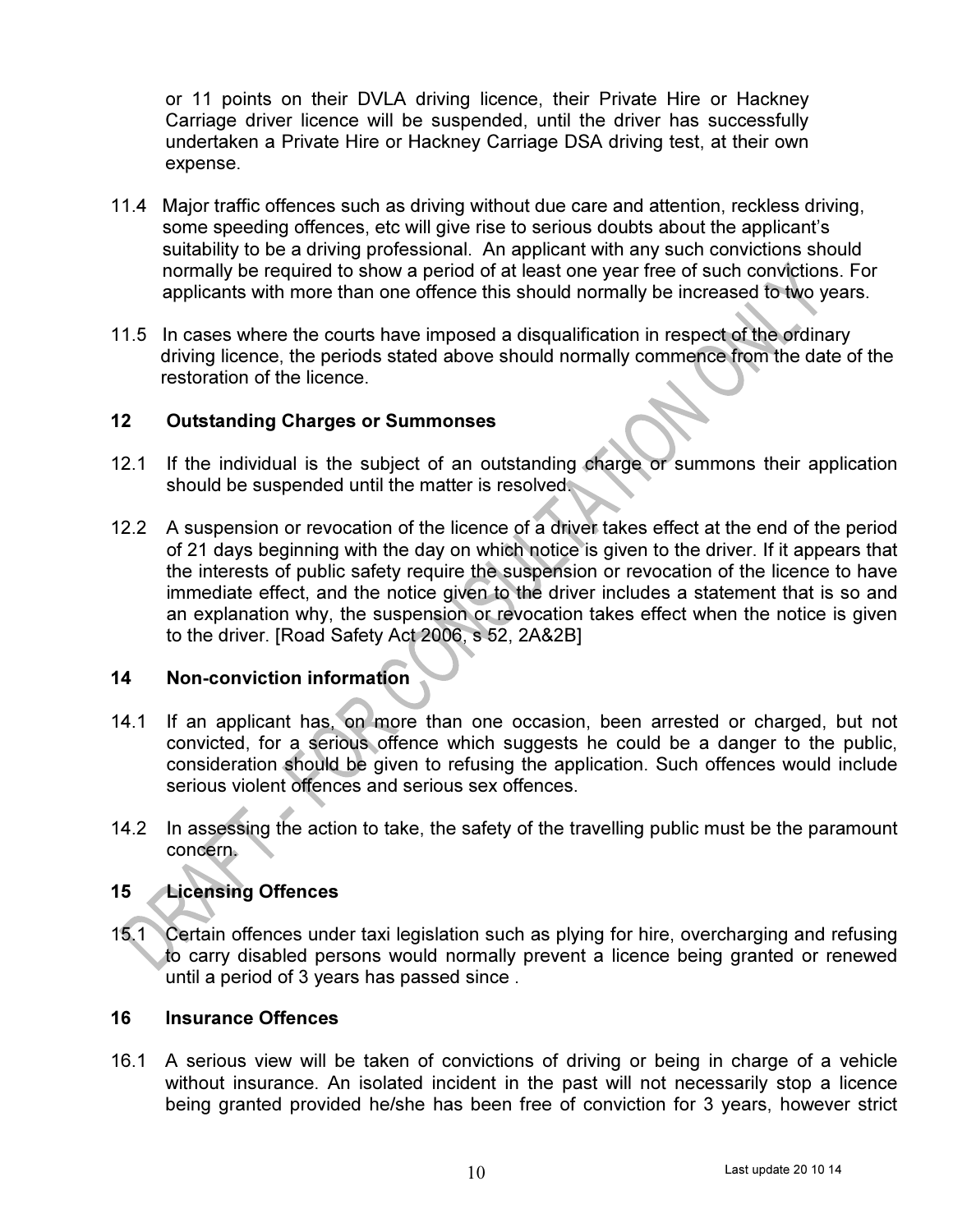warning should be given as to future behaviour. More than one conviction for these offences would normally prevent a licence being granted or renewed.

16.2 At least three years should elapse (after the restoration of the DVLA driving licence), before a licence would normally be granted for a Hackney Carriage or Private Hire drivers licence. An operator found guilty of aiding and abetting the driving of passengers for hire and reward whilst without insurance will have his Operator's Licence revoked immediately and prevented from holding a licence for three years.

### 17 Applicants with periods of residency outside the UK

- 17.1 If an applicant has spent six continuous months or more overseas the licensing authority will expect to see evidence of a criminal record check from the country/countries visited covering the period.
- 17.2 Because of the potential lifetime relevance for some of the most serious offences mentioned in this policy, the Licensing Authority will need to ensure that sufficient background checks are conducted for those applicants who have lived overseas. For EU nationals suitable checks should be available, for those countries for which checks are not available, one option is to require a certificate of good conduct authenticated by the relevant embassy.

#### 18 Summary

- 18 .1 Whilst a criminal history in itself may not automatically result in refusal and a current conviction for a serious crime need not bar an applicant permanently from becoming licensed, but in most cases, an applicant would be expected to remain free from conviction for 3 to 10 years, according to circumstances, before an application can be considered. If there is doubt about the suitability of an individual to be licensed, the committee needs to be mindful of the need to protect the public and caution should be exercised.
- 18.2 While it is possible that an applicant may have a number of convictions that, individually, meet the above guidelines, the overall offending history must be considered when assessing an applicant's suitability to be licensed. A series of offences over a period of time is more likely to give cause for concern than an isolated minor conviction. Obviously some discretion can be afforded if an offence disclosed is isolated and there are mitigating circumstances, but the overriding consideration is the protection of the public.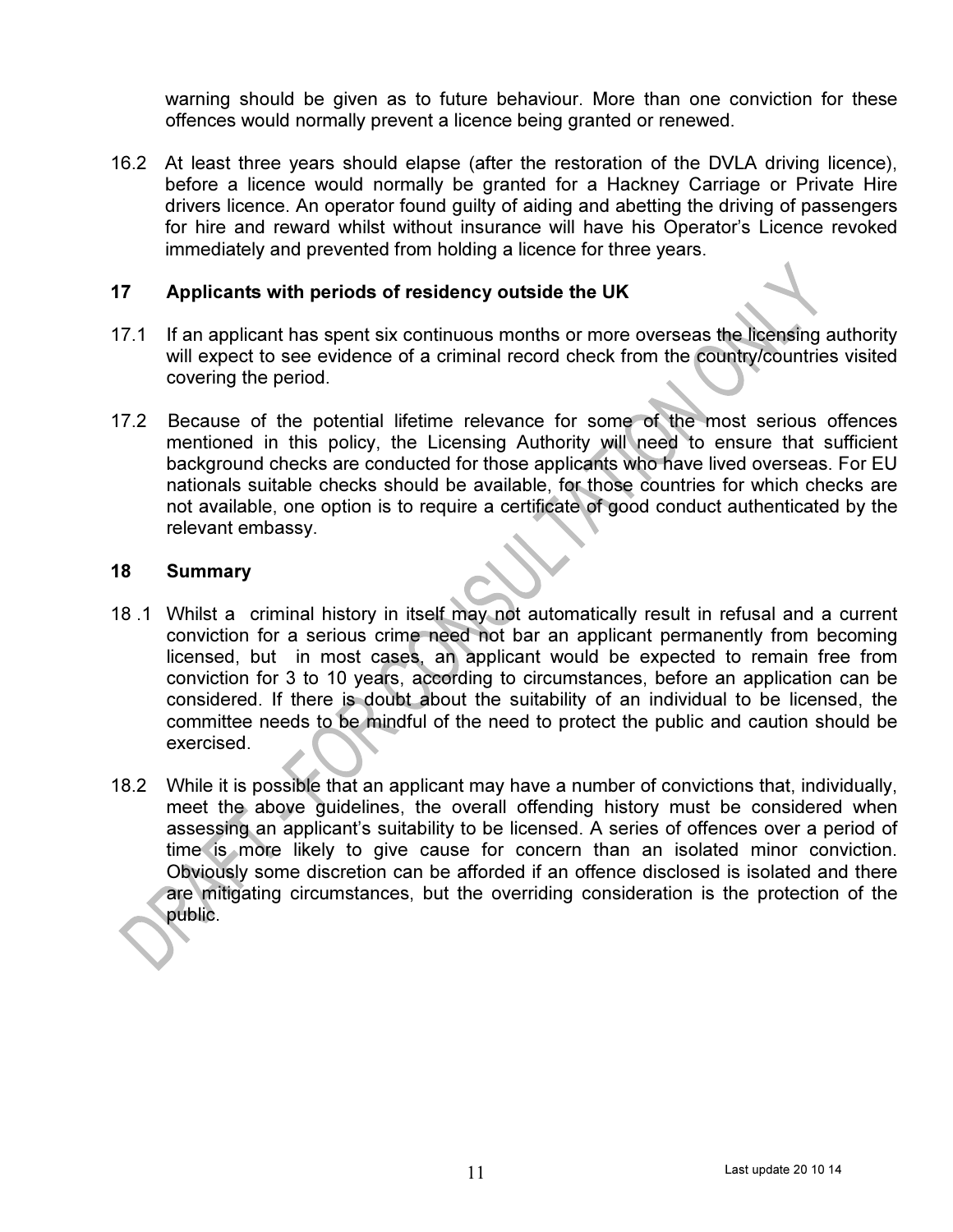# Annex A – Motoring offences and penalty points

The following is a guide to the number of penalty points a court may impose, it does not reflect the fact that some offences may incur a disqualification. These codes are recorded from information supplied by the courts (accurate at the time of this document).

| <b>Code</b>                               | <b>Offence</b>                                              | <b>Penalty Points</b> |
|-------------------------------------------|-------------------------------------------------------------|-----------------------|
| <b>Accident Offences</b>                  |                                                             |                       |
| <b>AC10</b>                               | Failing to stop after an accident                           | $5 - 10$              |
| <b>AC20</b>                               | Failing to give particulars or to report an accident within | $5 - 10$              |
|                                           | 24 hours                                                    |                       |
| AC30                                      | Undefined accident offences                                 | $4 - 9$               |
| <b>Disqualified Driver</b>                |                                                             |                       |
| <b>BA10</b>                               | Driving whilst disqualified by order of court               | 6                     |
| <b>BA30</b>                               | Attempting to driver while disqualified by order of court   | 6                     |
| <b>Careless Driving</b>                   |                                                             |                       |
| CD <sub>10</sub>                          | Driving without due care and attention                      | $3-9$                 |
| <b>CD20</b>                               | Driving without reasonable consideration for other road     | $3-9$                 |
|                                           | users                                                       |                       |
| <b>CD30</b>                               | Driving without due care and attention or without           | $3-9$                 |
|                                           | reasonable consideration for other road users               |                       |
| <b>CD40</b>                               | Causing death through careless driving when unfit           | $3 - 11$              |
|                                           | through drink                                               |                       |
| <b>CD50</b>                               | Causing death by careless driving when unfit through        | $3 - 11$              |
|                                           | drugs                                                       |                       |
| CD <sub>60</sub>                          | Causing death by careless driving with alcohol level        | $3 - 11$              |
|                                           | above the limit                                             |                       |
| <b>CD70</b>                               | Causing death by careless driving then failing to supply    | $3 - 11$              |
|                                           | a specimen for analysis                                     |                       |
| <b>CD71</b>                               | Causing death by careless driving then failing to supply    | $3 - 11$              |
|                                           | A specimen for drug analysis                                |                       |
| <b>CD80</b>                               | Causing death by careless, or inconsiderate, driving        | $3 - 11$              |
| CD <sub>90</sub>                          | Causing death by driving: unlicensed, disqualified or       | $3 - 11$              |
|                                           | <b>Uninsured drivers</b>                                    |                       |
| <b>Construction &amp; Use Of Offences</b> |                                                             |                       |
| CU10                                      | Using a vehicle with defective brakes                       | 3                     |
| <b>CU20</b>                               | Causing or likely to cause danger by reason of              | 3                     |
|                                           | use of unsuitable vehicles or using a vehicle with parts    |                       |
|                                           | or accessories (excluding brakes, steering or tyres) in a   |                       |
|                                           | dangerous condition                                         |                       |
| <b>CU30</b>                               | Using a vehicle with defective tyre(s)                      | 3                     |
| <b>CU40</b>                               | Using a vehicle with defective steering                     | 3                     |
| <b>CU50</b>                               | Causing or likely to cause danger by reason of              | 3                     |
|                                           | load or passengers                                          |                       |
| C80                                       | Using a mobile phone while driving a vehicle                | $\mathfrak{S}$        |
| <b>Dangerous Driving</b>                  |                                                             |                       |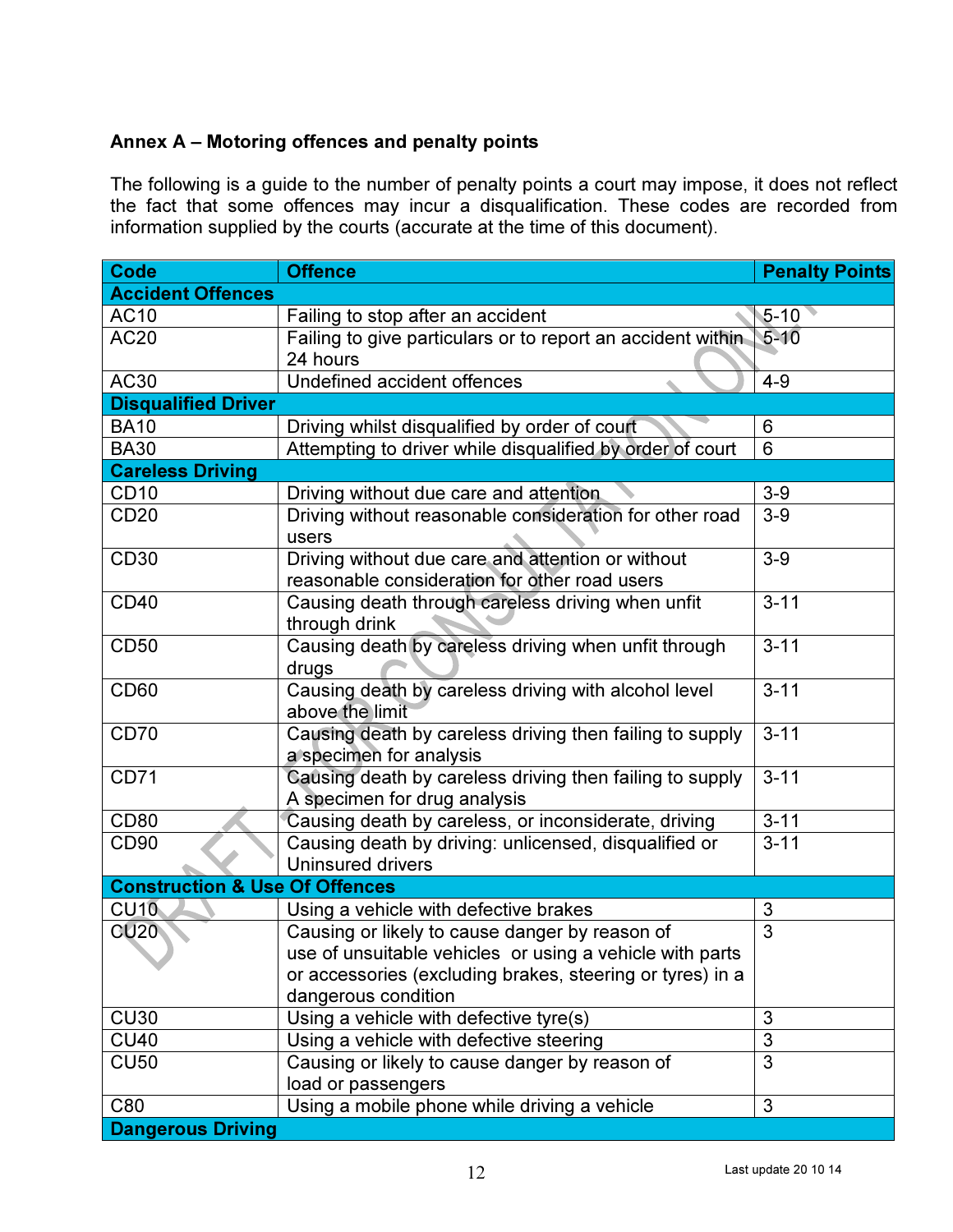| <b>DD40</b>                   | <b>Dangerous Driving</b>                                                                                     | $\overline{3} - 11$ |
|-------------------------------|--------------------------------------------------------------------------------------------------------------|---------------------|
| <b>DD60</b>                   | Manslaughter or culpable homicide while driving a<br>vehicle                                                 | $3 - 11$            |
| <b>DD90</b>                   | <b>Furious Driving</b>                                                                                       | $3-9$               |
| <b>Drink or Drugs</b>         |                                                                                                              |                     |
| <b>DR10</b>                   | Driving or attempting to drive with alcohol level above<br>limit                                             | $3 - 11$            |
| <b>DR20</b>                   | Driving or attempting to drive while unfit through drink                                                     | $3 - 11$            |
| <b>DR30</b>                   | Driving or attempting to drive then failing to supply a<br>specimen for analysis                             | $3 - 11$            |
| <b>DR40</b>                   | In charge of a vehicle while alcohol level above limit                                                       | 10                  |
| <b>DR50</b>                   | In charge of vehicle while unfit through drink                                                               | 10 <sup>7</sup>     |
| <b>DR60</b>                   | Failure to provide a specimen for analysis in<br>circumstances other than driving or attempting to drive     | 10                  |
| <b>DR61</b>                   | Failure to supply a specimen for drug analysis in<br>circumstances other than driving or attempting to drive | 10                  |
| <b>DR70</b>                   | Failing to provide specimen for breath test                                                                  | $\overline{4}$      |
| <b>DR80</b>                   | Driving or attempting to drive when unfit through drugs                                                      | $3 - 11$            |
| <b>DR90</b>                   | In charge of a vehicle when unfit though drugs                                                               | $3 - 11$            |
| <b>Insurance Offences</b>     |                                                                                                              |                     |
| <b>IN10</b>                   | Using a vehicle uninsured against third party risks                                                          | $6 - 8$             |
| <b>Licence Offences</b>       |                                                                                                              |                     |
| <b>LC20</b>                   | Driving otherwise than in accordance with the licence                                                        | $3-6$               |
| <b>LC30</b>                   | Driving after making a false declaration about fitness<br>applying for a licence                             | $3-6$               |
| <b>LC40</b>                   | Driving a vehicle having failed to notify a disability                                                       | $3-6$               |
| <b>LC50</b>                   | Driving after a licence has been revoked or                                                                  | $3-6$               |
|                               | refused on medical ground                                                                                    |                     |
| <b>Miscellaneous Offences</b> |                                                                                                              |                     |
| <b>MS10</b>                   | Leaving a vehicle in a dangerous position                                                                    | 3                   |
| <b>MS20</b>                   | Unlawful pillion riding                                                                                      | $\overline{3}$      |
| <b>MS30</b>                   | Play street offences                                                                                         | $\overline{2}$      |
| <b>MS50</b>                   | Motor racing on the highway                                                                                  | $3 - 11$            |
| <b>MS60</b>                   | Offences not covered by other codes                                                                          | As Appropriate      |
| <b>MS70</b>                   | Driving with uncorrected defective eyesight                                                                  | 3                   |
| <b>MS80</b>                   | Refusing to submit to an eyesight test                                                                       | 3                   |
| <b>MS90</b>                   | Failure to give information as to identity of driver etc.                                                    | 3                   |
| <b>Motorway Offences</b>      |                                                                                                              |                     |
| <b>MW10</b>                   | <b>Contravention of Special Roads Regulations (excluding</b>                                                 | 3                   |
|                               | speed limits)                                                                                                |                     |
| <b>Pedestrian Crossings</b>   |                                                                                                              |                     |
| <b>PC10</b>                   | <b>Undefined Contravention of Pedestrian Crossing</b><br>Regulation                                          | 3                   |
| <b>PC20</b>                   | Contravention of Pedestrian Crossing Regulations with<br>moving vehicle                                      | 3                   |
| <b>PC30</b>                   | Contravention of Pedestrian Crossing Regulations with                                                        | 3                   |
|                               | stationary vehicle                                                                                           |                     |